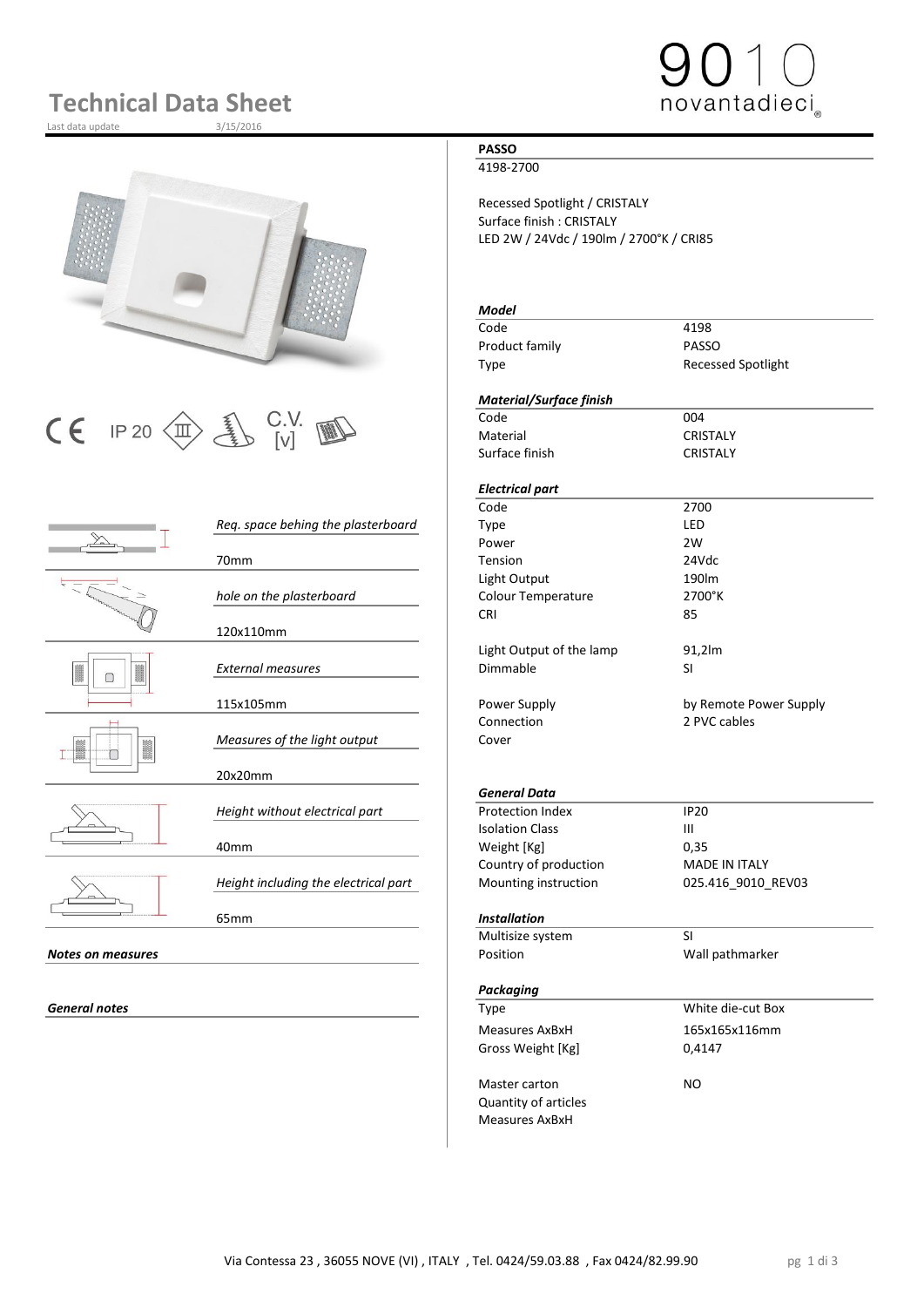## **Technical Data Sheet**



#### 4198-2700

#### **Fotometric Data**



|         | $\mathcal{L}^{\prime}$ |  |
|---------|------------------------|--|
| ö<br>RΙ | $90^\circ$             |  |
| ٠.      |                        |  |

#### **Accessories**

#### *Housing Box for Brickwork*



 *Measures* 105X115X70mm  *Measures of the hole on Brickwork* 135X145X80mm

#### *Standard Power Supply*





 *Code* 026.258 *Code* 026.259 *Code* 026.260  *Measures* 130x42x23mm *Measures* 167x45x30mm *Measures* 157x54x36mm  *Power* 12W *Power* 36W *Power* 60W  *Input* 220-240V~W *Input* 220-240V~W *Input* 220-240V~W  *Output* 24Vdc *Output* 24Vdc *Output* 24Vdc

*Colour Temperature* 2700°K *CRI* 85

*Lamp Light Output* 48%<br>*Light Output of the lamp* 91.2lm **Light Output of the lamp Beam Angle** 42° *Beam Inclination* 50°

*Electrical part* 2700\_A *Illuminance 0.3m 725lux Power* 2W *0.5m 261lux Light Output* 190lm *1m 65lux*

*Dimmable Power Supply*



*Code* 026.219 **Code** 026.209<br> *Measures* 155x51x26mm *Measures* 125x82x29mm  *Measures* 155x51x26mm *Measures* 125x82x29mm *Power* 21,6W **Power** 60W  *Input* 220-240V~W *Input* 220-240 V~W  *Output* 24Vdc *Output* 24Vdc

 *Dimmable* PUSH/0-10V/DALI *Dimmable* PUSH/1-10V